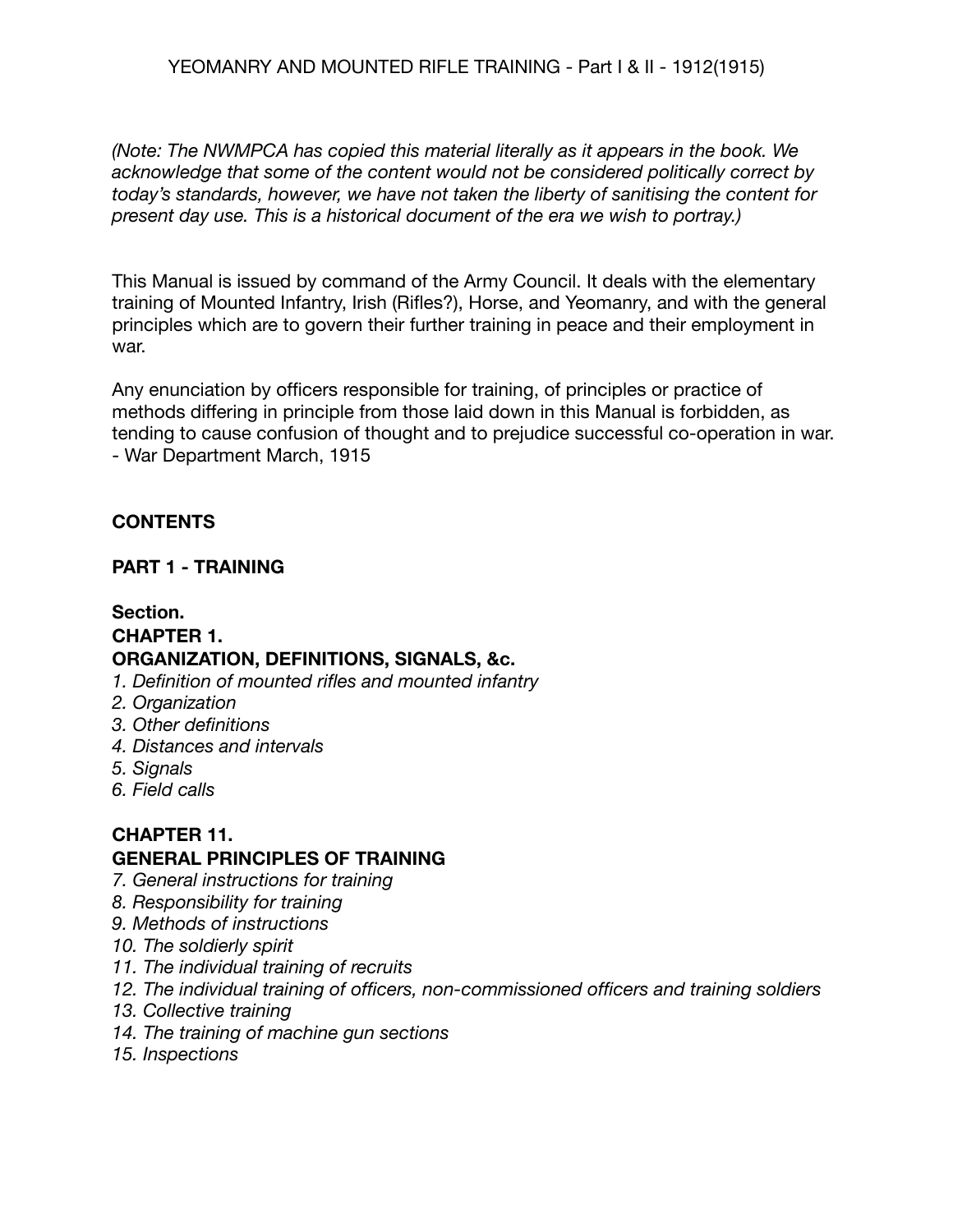### **CHAPTER 111. DRILL ON FOOT DRILL WITHOUT ARMS**

- *16. General instructions*
- *17. The position of attention*
- *18. Standing at ease and standing easy*
- *19 Dressing*
- *20. Turning*
- *21. Saluting*
- *22. Length of pace, and time in marching*
- *23. Instruction in marching*
- *24. Marching in quick time*
- *25. The double march*
- *26. The side step*
- *27. Turning when on the march*
- *28. Squad drill*
- *29. Preparatory instruction for mounted drill*

### **The RIFLE**

- *30. General system of instruction*
- *31. Rifle exercise (Part 1)*
- *32. Rifle exercise (Part 2)*
- *33. Slinging arms*
- *34. Inspection of arms*
- *35. Paying compliments with arms*
- *36. Guards, sentries*

### **DISMOUNTED DRILL OF THE MACHINE GUN SECTION**

- *37. Elementary training*
- *38. Allocation of duties*
- *39. Section drill, dismounted*
- *40. Belt filling*

### **CHAPTER 1V. EQUITATION.**

- *41. The standard required*
- *42. Horsemastership*
- *43. The paces of the horse*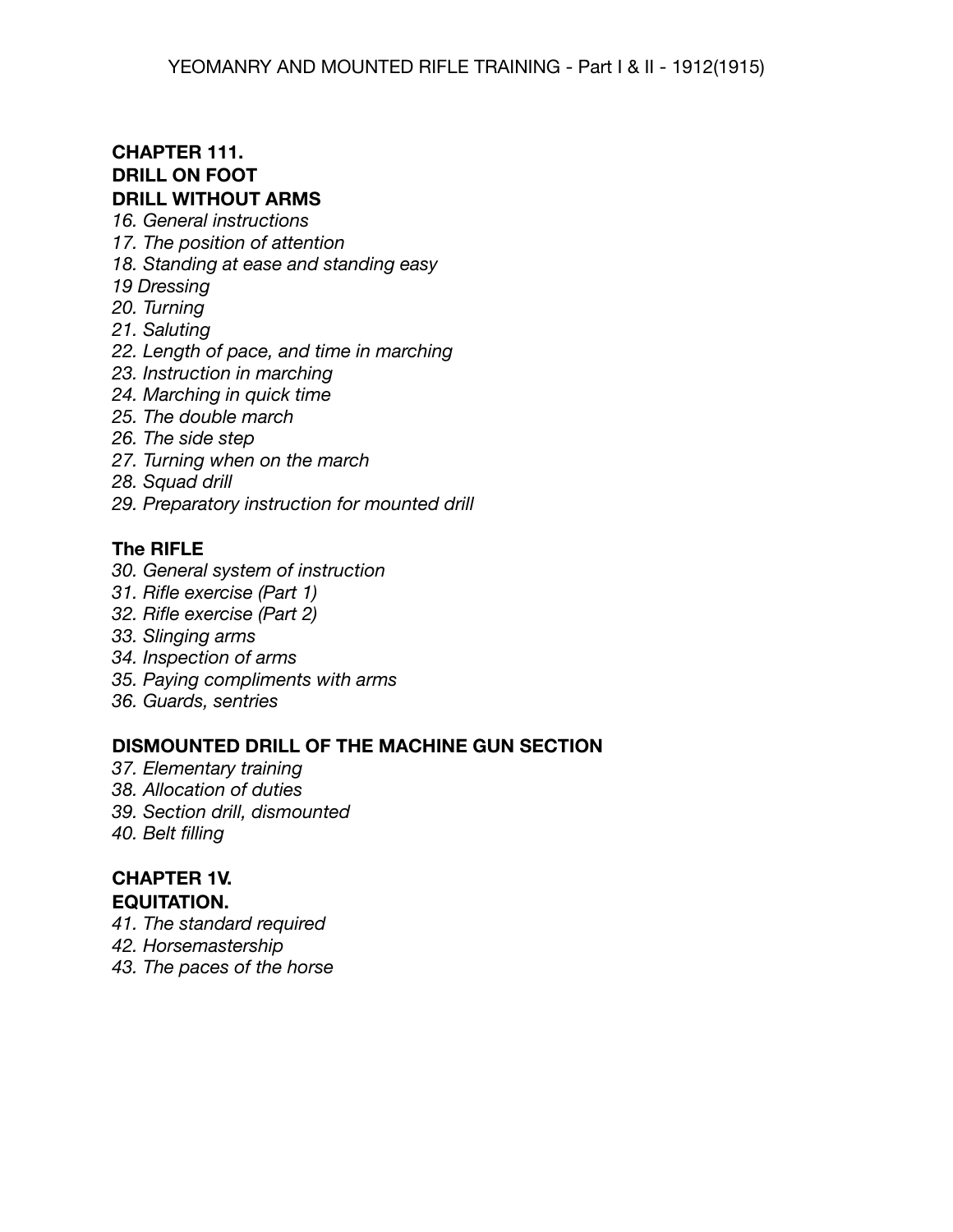### **SADDLERY.**

- *44. Fitting a saddle*
- *45. Saddling*
- *46. Bridling*
- *47. Method of putting on the breastplate, martingale and equipment*
- *48. Care of Saddlery*

## **RIDING**

- *49. General principles*
- *50. First lessons*
- *51. Mounting and dismounting*
- *52. The seat*
- *53. How to hold the reins*
- *54. Position in the saddle at attention and at ease*
- *55. The aids*
- *56. Teaching the recruit how to ride his horse over a fence*
- *57. Spurs*
- *58. Various exercises*
- *59. Leading horses*
- *60. Methods of securing horses*
- *61. Mounting restive horses*
- *62. Mounting and dismounting with the rifle when equipped with the "rifle bucket, Mark IV"*
- *63. Mounting and dismounting with the rifle when equipped with the cavalry rifle bucket*
- *64. Riding with the rifle*
- *65. Paying compliments mounted without arms*

## **TRAINING THE HORSE**

- *66. General principles*
- *67. Handling horses*
- *68. Leading when mounted and dismounted*
- *69. Teaching a horse to stand still without being held*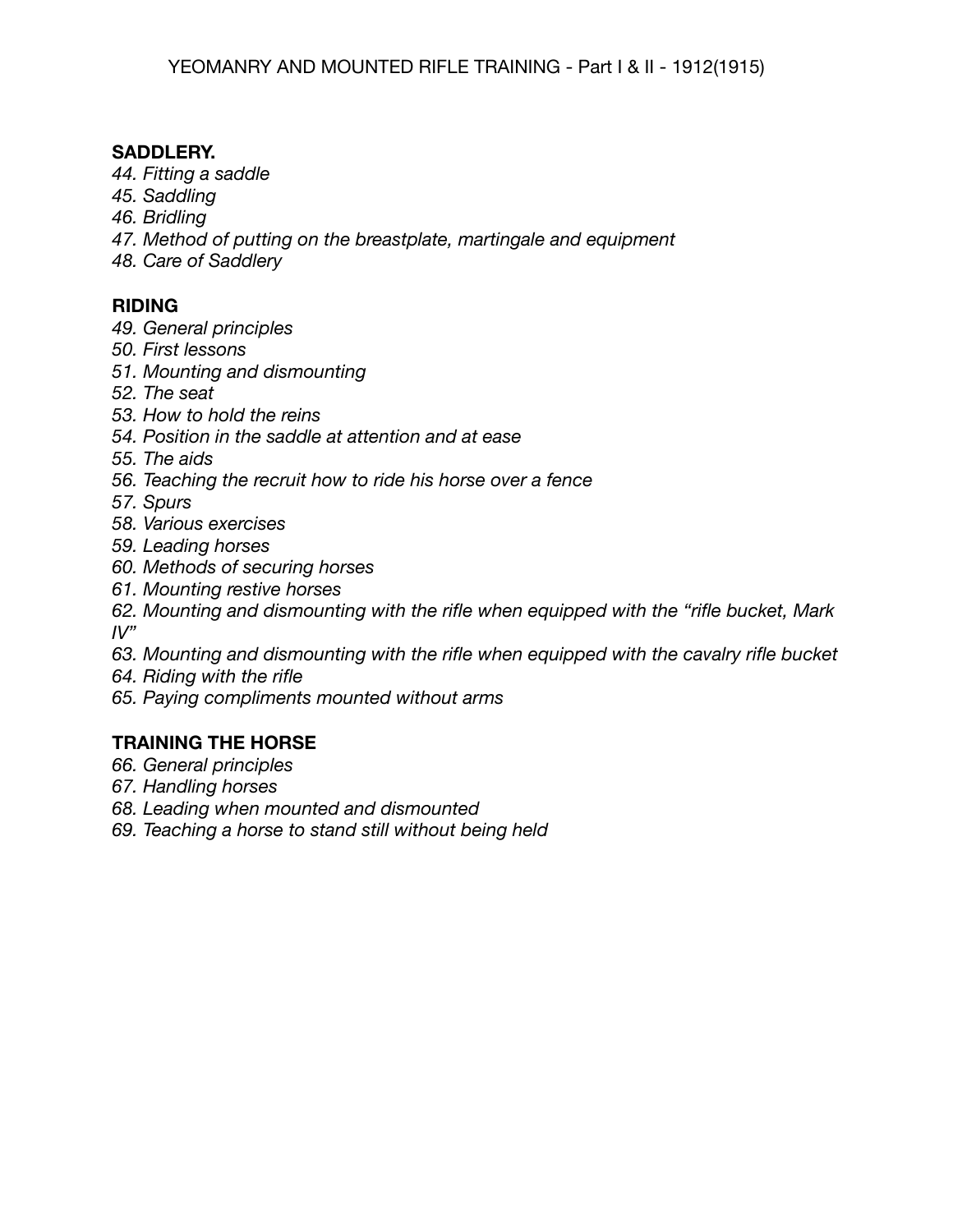## **CHAPTER V. MOUNTED DRILL AND FURTHER PRELIMINARY INSTRUCTION GENERAL INSTRUCTIONS.**

- *70. The object of drill*
- *71. The tests of drill efficiency*
- *72. Pace and direction*
- *73. Changes of direction and formation*
- *74. Dressing*
- *75. Wheeling and shouldering*
- *76. Increasing and diminishing the front*
- *77. Commands*

# **THE TROOP**

- *78. Formations of a troop*
- *79. Telling off the troop*
- *80. The march in line*
- *81. Troop wheels*
- *82. Inclining*
- *83. Diminishing the front*
- *84. Formations to a flank*
- *85. Formations to the rear*
- *87. The march in columns of sections, half-sections or single files*
- *88. Extending and closing*

## **The SQUADRON**

- *89. Posts and duties of officers, etc.*
- *90. Formations of a squadron*
- *91. Line; changes of direction and formation*
- *92. Squadron column; changes of direction and formation*
- *93. Line of troop columns; changes of formation*
- *94. Formation of line or squadron column from column of sections, half-sections, and files*
- *95. Extending and closing a squadron*

## **THE REGIMENT**

- *96. Posts and duties of officers*
- *97. Formations of a regiment*
- *98. Line; change of direction and formation*
- *99. Line of squadron columns; change of direction and formation*
- *100. Line of troop columns; change of direction and formation*
- *101. Mass; change of direction and formation*
- *102. Column of troops; change of direction and formation*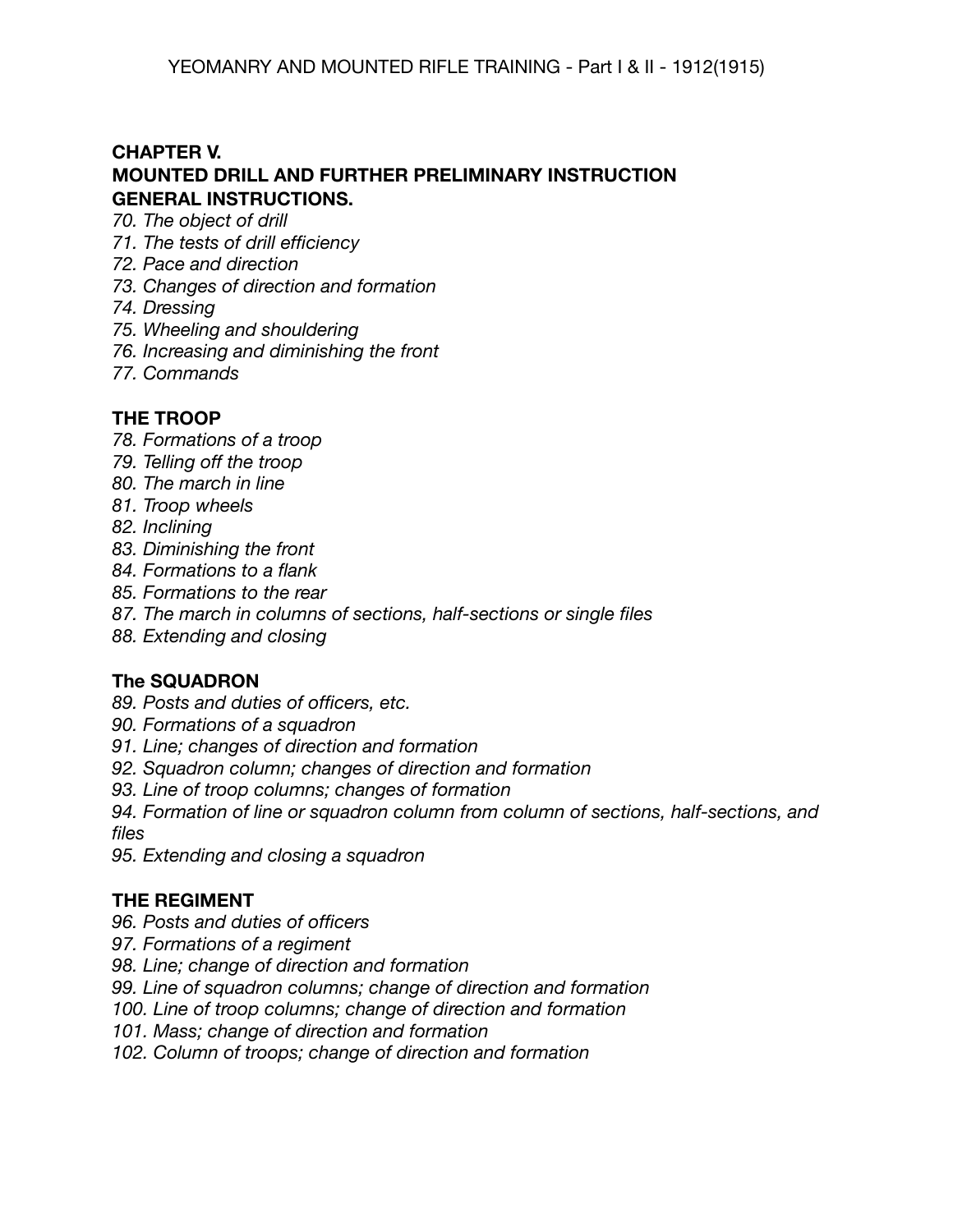### **THE BRIGADE**

*103. General instructions*

*104. Posts and duties of officers*

*105. Formations of a brigade*

*106. Brigade mass; change of direction and formation*

*107. Column of masses; change of direction and formation*

# **FURTHER PRELIMINARY TRAINING**

*108. Dismounting for action*

*109. Laying out a camp or bivouac*

*110. Instruction in crossing rivers*

*111. Instruction in entraining*

# **CHAPTER VI.**

# **TRAINING IN FIELD OPERATIONS**

*112. System of instruction*

*113. Special instruction of leaders without troops*

*114. Instruction in fire tactics*

*115. Instruction of machine gun sections*

*116. Instruction in reconnaissance*

*117 Instruction of scouts and despatch riders*

*118. Instruction in the transmission of information*

*119. Elementary instruction in night operations*

# **PART II. - WAR**

## **CHAPTER VII.**

# **THE PRINCIPLES OF EMPLOYMENT OF MOUNTED TROOPS GENERALLY WHICH CONCERNS MOUNTED RIFLES**

*120. The sub-division of the mounted troops of an army*

*121. The command and leading of mounted troops*

*122. Economy of horseflesh in the field*

*123. The protective role of mounted troops*

*124. Divisional mounted troops*

*125. The co-operation of mounted troops with the other arms in battle*

#### **CHAPTER VII. MARCHES**

*126. General instructions*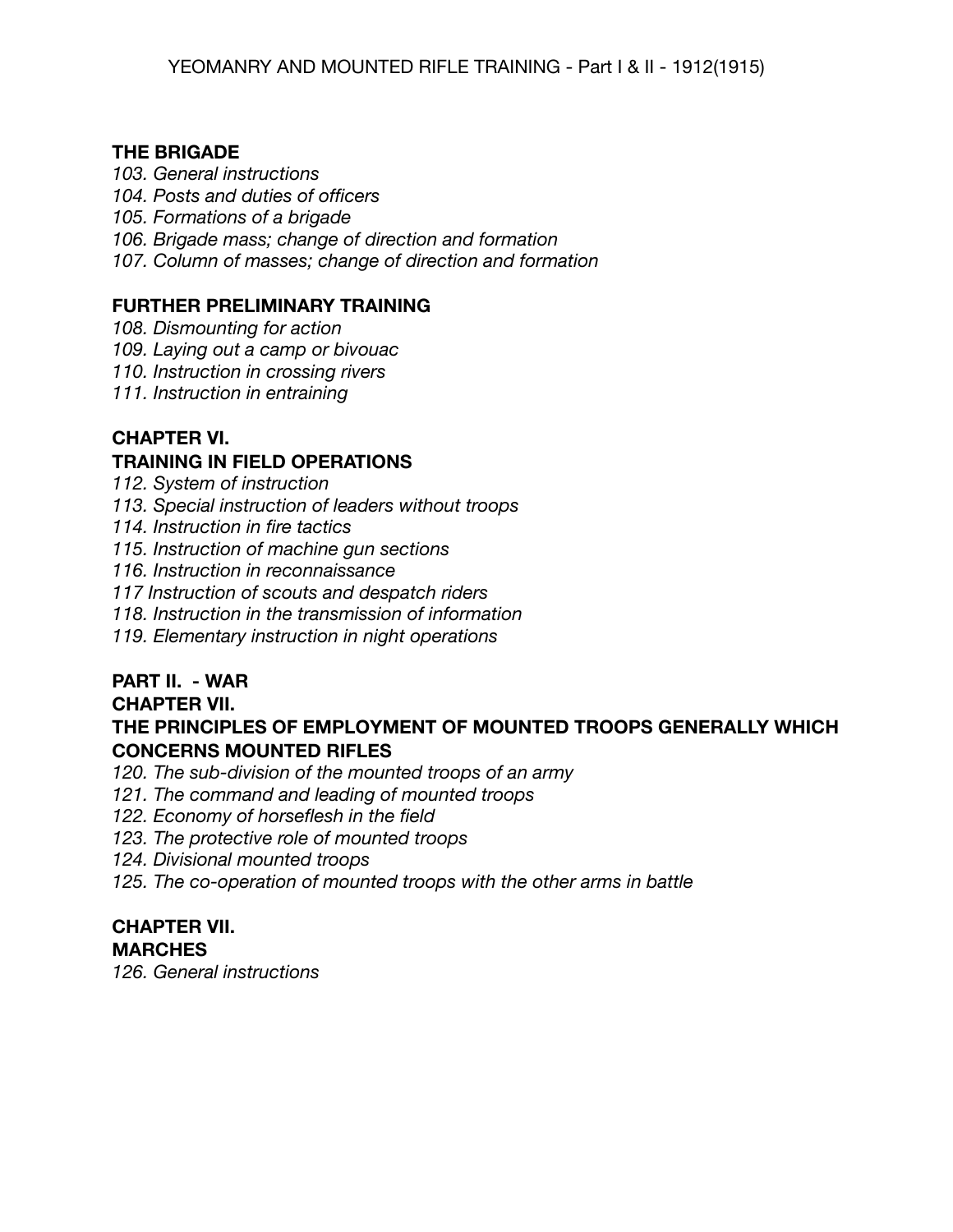# **CHAPTER IX. PROTECTION**

- *127. Introduction*
- *128. The distribution of the outposts*
- *129. The outpost squadron*
- *130. Piquets*
- *131. Detached posts*
- *132. Traffic through the outposts*
- *133. Flags of truce*
- *134. Readiness for action*
- *135. Outpost patrols*
- *136. Standing patrols*

# **CHAPTER X.**

### **INFORMATION**

- *137. General principles*
- *138. The conduct of patrols*
- *139. Gaining information*
- *140. Reports*
- *141. Transmission of information*
- *142. The despatch of a patrol or larger detachment on an independent mission*
- *143. The leading of a patrol or larger reconnoitring detachment sent on an independent mission*

*144. Ground scouts*

### **CHAPTER X1.**

### **THE TACTICAL ACTION OF MOUNTED RIFLE**

- *145. General principles*
- *146. Principles of fire action*
- *147. The use of ground*
- *148. The movement mounted to the first fire position*
- *149. Dismounting*
- *150. Led horses*
- *151. Movement on foot to fire position*
- *152. The combination of dismounted action with movement mounted in attack*
- *153. The deliberate attack*
- *154. The defence*
- *155. Covering a retirement*
- *156. Pursuit*
- *157. The combination of fire action with a cavalry charge*
- *158. Action if attacked by cavalry mounted*
- *159 Artillery employed with mounted rifles*